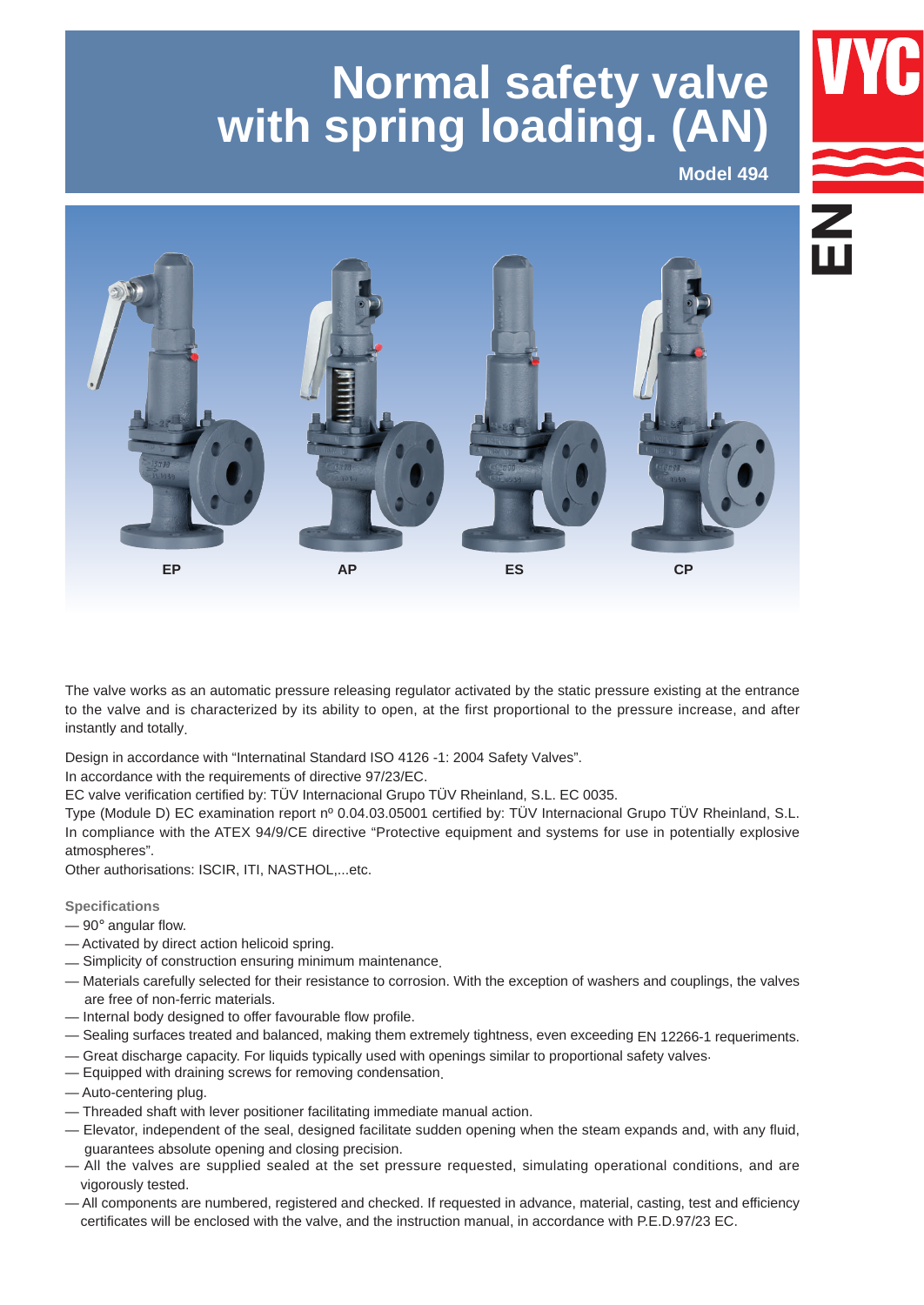#### IMPORTANT

Depending on demand:

- 1.- Blocking screw which facilitates hydrostatic testing of the container which to be protected.
- 2.- Rapid limiter to reduce the coefficient of discharge.
- 3.- Fluorelastomer (Vitón) seals, Silicone's rubber, PTFE (Teflón)... etc., achieving leakage levels less than Pa cm<sup>3</sup><br>seg.

The ranges of application allow certain flexibility although we recommend limiting them to:

|                        |   | RANGE OF APPLICATION FOR THE SEALS |       |                            |                   |                     |                |                    |        |
|------------------------|---|------------------------------------|-------|----------------------------|-------------------|---------------------|----------------|--------------------|--------|
| <b>FLUID</b>           |   |                                    |       |                            |                   | SET PRESSURE IN bar |                |                    |        |
|                        |   | 2.90                               | 26.11 | 58.00                      | 69,62             |                     | 101.50         | 435.10             | 580.20 |
| Saturated steam        |   |                                    |       |                            |                   |                     |                |                    |        |
| Liquids and gases      |   |                                    |       |                            |                   |                     |                |                    |        |
|                        |   |                                    |       |                            | TEMPERATURE IN °F |                     |                |                    |        |
| <b>SEALS</b>           |   |                                    |       | ACCORDING TO MANUFACTURERS |                   |                     |                | RECOMMENDED BY VYC |        |
|                        |   | <b>MINIMUM</b>                     |       |                            | MAXIMUM           |                     | <b>MINIMUM</b> | <b>MAXIMUM</b>     |        |
| Silicone's rubber      | S | -76                                |       | $+392$                     |                   |                     | -58            | $+239$             |        |
| Fluorelastomer (Vitón) |   | $-40$                              |       | $+482$                     |                   |                     | $-22$          | $+302$             |        |
| PTFE (Teflón)          |   | $-445$                             |       | $+500$                     |                   |                     | $-112$         | $+446(1)$          |        |

(1) For temperatures exceeding 446°F apply metallic seal only

- 4.- Flourelastomer (Vitón) membrane and O-ring isolating the rotating or sliding parts from the working fluid.
- 5.- Electrical contact indicating open/closed.
- 6.- Balance bellows to:
	- $\blacksquare$  Protect the spring from atmospheric influences.  $\blacksquare$  Ensure outside of valve body is totally tightness.
	- Level out external or self-generated back pressure.
- 7.- Possibility of manufacture in other types of material, for special operating conditions (high temperatures, fluids, etc.).
- 8.- Totally free of oil and grease, to work with oxygen, avoiding possible fire risks (UV-Oxygen-VBG 62).
- 9.- Special springs for critical temperatures.

| $N^{\circ}$ .                                                                                                                                                                                                                                                                           |                                                                                                                                                                                                                                                                                                                                                                                                                                                              |                                                                                                                                                                                                                                                                                                                                                                                                                                                                                                                                                                                                                                                                                                                                                                                                                                                                                                                                                                                                                            |                  |                                                                                                                 |     |                                           |                                                                                                                                                                                                                                                                                                                                                                                                                                                                                                                                                                                                                                                                                                                                                                                                                                                                                                                                                                                                                           |                     | <b>MATERIAL</b>                                                             |     |                                                                                                                                                                                                                                                                                                                                                                                                                                                                                                                                                    |     |                                                                                                                                                                                                                                                                                                                                                                                                                                                                                                                                                                                                   |             |         |                                                                                                                                                                                                                                                                                                                                                                                                                                                                                                                                                                                                                                                                                                                                                                                                                                                                                                                                                                                                                                                                                                                                                                                              |       |     |
|-----------------------------------------------------------------------------------------------------------------------------------------------------------------------------------------------------------------------------------------------------------------------------------------|--------------------------------------------------------------------------------------------------------------------------------------------------------------------------------------------------------------------------------------------------------------------------------------------------------------------------------------------------------------------------------------------------------------------------------------------------------------|----------------------------------------------------------------------------------------------------------------------------------------------------------------------------------------------------------------------------------------------------------------------------------------------------------------------------------------------------------------------------------------------------------------------------------------------------------------------------------------------------------------------------------------------------------------------------------------------------------------------------------------------------------------------------------------------------------------------------------------------------------------------------------------------------------------------------------------------------------------------------------------------------------------------------------------------------------------------------------------------------------------------------|------------------|-----------------------------------------------------------------------------------------------------------------|-----|-------------------------------------------|---------------------------------------------------------------------------------------------------------------------------------------------------------------------------------------------------------------------------------------------------------------------------------------------------------------------------------------------------------------------------------------------------------------------------------------------------------------------------------------------------------------------------------------------------------------------------------------------------------------------------------------------------------------------------------------------------------------------------------------------------------------------------------------------------------------------------------------------------------------------------------------------------------------------------------------------------------------------------------------------------------------------------|---------------------|-----------------------------------------------------------------------------|-----|----------------------------------------------------------------------------------------------------------------------------------------------------------------------------------------------------------------------------------------------------------------------------------------------------------------------------------------------------------------------------------------------------------------------------------------------------------------------------------------------------------------------------------------------------|-----|---------------------------------------------------------------------------------------------------------------------------------------------------------------------------------------------------------------------------------------------------------------------------------------------------------------------------------------------------------------------------------------------------------------------------------------------------------------------------------------------------------------------------------------------------------------------------------------------------|-------------|---------|----------------------------------------------------------------------------------------------------------------------------------------------------------------------------------------------------------------------------------------------------------------------------------------------------------------------------------------------------------------------------------------------------------------------------------------------------------------------------------------------------------------------------------------------------------------------------------------------------------------------------------------------------------------------------------------------------------------------------------------------------------------------------------------------------------------------------------------------------------------------------------------------------------------------------------------------------------------------------------------------------------------------------------------------------------------------------------------------------------------------------------------------------------------------------------------------|-------|-----|
| PIECE                                                                                                                                                                                                                                                                                   | PIECE                                                                                                                                                                                                                                                                                                                                                                                                                                                        |                                                                                                                                                                                                                                                                                                                                                                                                                                                                                                                                                                                                                                                                                                                                                                                                                                                                                                                                                                                                                            | <b>CAST IRON</b> |                                                                                                                 |     |                                           |                                                                                                                                                                                                                                                                                                                                                                                                                                                                                                                                                                                                                                                                                                                                                                                                                                                                                                                                                                                                                           | <b>NODULAR IRON</b> |                                                                             |     |                                                                                                                                                                                                                                                                                                                                                                                                                                                                                                                                                    |     | <b>CAST STEEL</b>                                                                                                                                                                                                                                                                                                                                                                                                                                                                                                                                                                                 |             |         | <b>STAINLESS STEEL</b>                                                                                                                                                                                                                                                                                                                                                                                                                                                                                                                                                                                                                                                                                                                                                                                                                                                                                                                                                                                                                                                                                                                                                                       |       |     |
| $\mathbf{1}$<br>$\overline{2}$<br>3<br>4, 5, 6<br>7<br>8<br>9.10<br>11<br>12<br>13<br>14<br>15<br>16<br>17<br>18<br>19<br>20, 21<br>22<br>23<br>24<br>25<br>26<br>27<br>28, 29, 48<br>30.31<br>32<br>33, 34, 35<br>36<br>38<br>39<br>40<br>41<br>42<br>43<br>45<br>46<br>47<br>49<br>50 | Body<br>Closed bell<br>Open bell<br>Hood<br>Elevator<br>Cam<br>Lever<br>Seating<br>Plug<br>Lead<br>Spring press<br>Separator<br>Rod<br>Lever shaft<br>Gudgeon<br>Ring<br>Safety ring<br>Spring<br>Gland<br>Hollow screw<br>Hollow screw nut<br>Buffer nut<br>Rod check nut<br>Nut<br>Washer<br>Stud<br>Screw<br>Cap<br>Coupling<br>Coupling<br>Seal<br>Seal<br>Sealing wire<br>Characteristic plate<br>Plug<br>Sealing disk<br>Washer<br>Coupling<br>Limiter | Cast iron (EN-5.1301)<br>Cast iron (EN-5.1301)<br>Cast iron (EN-5.1301)<br>Nodular iron (EN-5.3106)<br>Nodular iron (EN-5.3106)(1)<br>Stainless steel (EN-1.4028)<br>Stainless steel (EN-1.4028)<br>Stainless steel (EN-1.4028)<br>Carbon steel (EN-1.1191)<br>Stainless steel (EN-1.4028)<br>Stainless steel (EN-1.4028)<br>Carbon steel (EN-1.1191)<br>Carbon steel (EN-1.1231)<br>Stainless steel (EN-1.4028)<br>Stainless steel (EN-1.4310)<br>Carbon steel (EN-1.1191)<br>Stainless steel (EN-1.4305)<br>Stainless steel (EN-1.4305)<br>Stainless steel (EN-1.4305)<br>Carbon steel (EN-1.1141)<br>Carbon steel (EN-1.1141)<br>Carbon steel (EN-1.1141)<br>Carbon steel (EN-1.1181)<br>Carbon steel (EN-1.1191)<br>Carbon steel (EN-1.1181)<br>Graphite<br>PTFE (Teflon)<br>Graphite<br>Plastic<br>Sealing wire<br>Stainless steel (EN-1.4301)<br>Stainless steel (EN-1.4401)<br>PTFE (Teflon)<br>Silicone's rubber<br>Fluorelastomer (Viton)<br>Stainless steel (EN-1.4401)<br>Copper<br>Stainless steel (EN-1.4028) |                  | Carbon steel (EN-1.0037 St-37.2)(4)<br>Carbon steel (EN-1.0037 St-37.2)<br>Vanadium-chrome steel (EN-1.8159)(2) |     | Graphite<br>Graphite<br>Plastic<br>Copper | Nodular iron (EN-5.3106)<br>Nodular iron (EN-5.3106)<br>Nodular iron (EN-5.3106)<br>Nodular iron (EN-5.3106)<br>Nodular iron (EN-5.3106)(1)<br>Carbon steel (EN-1.0037 St-37.2)<br>Stainless steel (EN-1.4028)<br>Stainless steel (EN-1.4028)<br>Stainless steel (EN-1.4028)<br>Carbon steel (EN-1.1191)<br>Stainless steel (EN-1.4028)<br>Stainless steel (EN-1.4028)<br>Carbon steel (EN-1.1191)<br>Carbon steel (EN-1.1231)<br>Stainless steel (EN-1.4028)<br>Stainless steel (EN-1.4310)<br>Carbon steel (EN-1.1191)<br>Stainless steel (EN-1.4305)<br>Stainless steel (EN-1.4305)<br>Stainless steel (EN-1.4305)<br>Carbon steel (EN-1.1141)<br>Carbon steel (EN-1.1141)<br>Carbon steel (EN-1.1141)<br>Carbon steel (EN-1.1181)<br>Carbon steel (EN-1.1191)<br>Carbon steel (EN-1.1181)<br>PTFE (Teflon)<br>Sealing wire<br>Stainless steel (EN-1.4301)<br>Stainless steel (EN-1.4401)<br>PTFE (Teflon)<br>Silicone's rubber<br>Fluorelastomer (Viton)<br>Stainless steel (EN-1.4401)<br>Stainless steel(EN-1.4028) |                     | Carbon steel (EN-1.0037 St-37.2)(4)<br>Vanadium-chrome steel (EN-1.8159) (2 |     | Cast steel (EN-1.0619+N)<br>Nodular iron (EN-5.3106)<br>Cast steel (EN-1.0619+N)<br>Nodular iron (EN-5.3106)<br>Carbon steel (EN-1.1191)<br>Carbon steel (EN-1.1191)<br>Carbon steel (EN-1.1231)<br>Carbon steel (EN-1.1191)<br>Carbon steel (EN-1.1141)<br>Carbon steel (EN-1.1141)<br>Carbon steel (EN-1.1141)<br>Carbon steel (EN-1.1181)<br>Carbon steel (EN-1.1191)<br>Carbon steel (EN-1.1181)<br>Graphite<br>PTFE (Teflon)<br>Graphite<br>Plastic<br>Sealing wire<br>PTFE (Teflon)<br>Silicone's rubber<br>Fluorelastomer (Viton)<br>Copper |     | Nodular iron (EN-5.3106)(1)<br>Carbon steel (EN-1.0037 St-37.2)(4)<br>Carbon steel (EN-1.0037 St-37.2)<br>Stainless steel (EN-1.4028)<br>Stainless steel (EN-1.4028)<br>Stainless steel (EN-1.4028)<br>Stainless steel (EN-1.4028)<br>Stainless steel (EN-1.4028)<br>Stainless steel (EN-1.4028)<br>Stainless steel (EN-1.4310)<br>Vanadium-chrome steel (EN-1.8159) (2)<br>Stainless steel (EN-1.4305)<br>Stainless steel (EN-1.4305)<br>Stainless steel (EN-1.4305)<br>Stainless steel (EN-1.4301)<br>Stainless steel (EN-1.4401)<br>Stainless steel (EN-1.4401)<br>Stainless steel (EN-1.4028) |             | Plastic | Stainless steel (EN-1.4408)<br>Stainless steel (EN-1.4408)<br>Stainless steel (EN-1.4408)<br>Stainless steel (EN-1.4408)<br>Stainless steel (EN-1.4408)(5)<br>Stainless steel (EN-1.4301)<br>Carbon steel (EN-1.0037 St-37.2)<br>Stainless steel (EN-1.4542)<br>Stainless steel (EN-1.4542)<br>Stainless steel (EN-1.4401)<br>Stainless steel (EN-1.4305)<br>Stainless steel (EN-1.4401)<br>Stainless steel (EN-1.4401)<br>Stainless steel (EN-1.4305)<br>Stainless steel (EN-1.4310)<br>Stainless steel (EN-1.4401)<br>Stainless steel (EN-1.4310)<br>Stainless steel (EN-1.4310) (3)<br>Stainless steel (EN-1.4305)<br>Stainless steel (EN-1.4305)<br>Stainless steel (EN-1.4305)<br>Stainless steel (EN-1.4305)<br>Stainless steel (EN-1.4401)<br>Stainless steel (EN-1.4401)<br>Stainless steel (EN-1.4401)<br>Stainless steel (EN-1.4401)<br>Stainless steel (EN-1.4401)<br>Stainless steel (EN-1.4401)<br>PTFE (Teflon)<br>PTFE (Teflon)<br>PTFE (Teflon)<br>Sealing wire<br>Stainless steel (EN-1.4301)<br>Stainless steel (EN-1.4401)<br>PTFE (Teflon)<br>Silicone's rubber<br>Fluorelastomer (Viton)<br>Stainless steel (EN-1.4401)<br>PTFE (Teflon)<br>Stainless steel (EN-1.4401) |       |     |
| 51<br>52                                                                                                                                                                                                                                                                                | Membrane<br>O-rina                                                                                                                                                                                                                                                                                                                                                                                                                                           | Fluorelastomer (Viton)<br>Fluorelastomer (Viton)                                                                                                                                                                                                                                                                                                                                                                                                                                                                                                                                                                                                                                                                                                                                                                                                                                                                                                                                                                           |                  |                                                                                                                 |     |                                           | Fluorelastomer (Viton)<br>Fluorelastomer (Viton)                                                                                                                                                                                                                                                                                                                                                                                                                                                                                                                                                                                                                                                                                                                                                                                                                                                                                                                                                                          |                     |                                                                             |     | Fluorelastomer (Viton)<br>Fluorelastomer (Viton)                                                                                                                                                                                                                                                                                                                                                                                                                                                                                                   |     |                                                                                                                                                                                                                                                                                                                                                                                                                                                                                                                                                                                                   |             |         | Fluorelastomer (Viton)<br>Fluorelastomer (Viton)                                                                                                                                                                                                                                                                                                                                                                                                                                                                                                                                                                                                                                                                                                                                                                                                                                                                                                                                                                                                                                                                                                                                             |       |     |
|                                                                                                                                                                                                                                                                                         | $DN_1 \times DN_2$                                                                                                                                                                                                                                                                                                                                                                                                                                           |                                                                                                                                                                                                                                                                                                                                                                                                                                                                                                                                                                                                                                                                                                                                                                                                                                                                                                                                                                                                                            |                  |                                                                                                                 |     |                                           |                                                                                                                                                                                                                                                                                                                                                                                                                                                                                                                                                                                                                                                                                                                                                                                                                                                                                                                                                                                                                           |                     | 25 x 25 a 200 x 200                                                         |     |                                                                                                                                                                                                                                                                                                                                                                                                                                                                                                                                                    |     |                                                                                                                                                                                                                                                                                                                                                                                                                                                                                                                                                                                                   |             |         |                                                                                                                                                                                                                                                                                                                                                                                                                                                                                                                                                                                                                                                                                                                                                                                                                                                                                                                                                                                                                                                                                                                                                                                              |       |     |
|                                                                                                                                                                                                                                                                                         | PN                                                                                                                                                                                                                                                                                                                                                                                                                                                           |                                                                                                                                                                                                                                                                                                                                                                                                                                                                                                                                                                                                                                                                                                                                                                                                                                                                                                                                                                                                                            | 16               |                                                                                                                 |     |                                           |                                                                                                                                                                                                                                                                                                                                                                                                                                                                                                                                                                                                                                                                                                                                                                                                                                                                                                                                                                                                                           | 40                  |                                                                             |     |                                                                                                                                                                                                                                                                                                                                                                                                                                                                                                                                                    |     | 40                                                                                                                                                                                                                                                                                                                                                                                                                                                                                                                                                                                                |             |         |                                                                                                                                                                                                                                                                                                                                                                                                                                                                                                                                                                                                                                                                                                                                                                                                                                                                                                                                                                                                                                                                                                                                                                                              | 40    |     |
| <b>OPERATING</b>                                                                                                                                                                                                                                                                        | PRESSURE IN bar                                                                                                                                                                                                                                                                                                                                                                                                                                              | 16                                                                                                                                                                                                                                                                                                                                                                                                                                                                                                                                                                                                                                                                                                                                                                                                                                                                                                                                                                                                                         | 13               | 13                                                                                                              | 13  | 40                                        | 35                                                                                                                                                                                                                                                                                                                                                                                                                                                                                                                                                                                                                                                                                                                                                                                                                                                                                                                                                                                                                        | 32                  | 28<br>24                                                                    | 40  | 35                                                                                                                                                                                                                                                                                                                                                                                                                                                                                                                                                 | 32  | 28<br>24                                                                                                                                                                                                                                                                                                                                                                                                                                                                                                                                                                                          | 21<br>20    | 40      | 34                                                                                                                                                                                                                                                                                                                                                                                                                                                                                                                                                                                                                                                                                                                                                                                                                                                                                                                                                                                                                                                                                                                                                                                           | 32    | 29  |
| <b>CONDITIONS</b>                                                                                                                                                                                                                                                                       | MAX. TEMP. IN °C                                                                                                                                                                                                                                                                                                                                                                                                                                             | 120                                                                                                                                                                                                                                                                                                                                                                                                                                                                                                                                                                                                                                                                                                                                                                                                                                                                                                                                                                                                                        | 200              | 250                                                                                                             | 300 | 120                                       | 200                                                                                                                                                                                                                                                                                                                                                                                                                                                                                                                                                                                                                                                                                                                                                                                                                                                                                                                                                                                                                       | 250                 | 300<br>350                                                                  | 120 | 200                                                                                                                                                                                                                                                                                                                                                                                                                                                                                                                                                | 250 | 300                                                                                                                                                                                                                                                                                                                                                                                                                                                                                                                                                                                               | 350 400 450 | 120     | 200                                                                                                                                                                                                                                                                                                                                                                                                                                                                                                                                                                                                                                                                                                                                                                                                                                                                                                                                                                                                                                                                                                                                                                                          | 300   | 400 |
|                                                                                                                                                                                                                                                                                         | MIN. TEMP. IN °C                                                                                                                                                                                                                                                                                                                                                                                                                                             |                                                                                                                                                                                                                                                                                                                                                                                                                                                                                                                                                                                                                                                                                                                                                                                                                                                                                                                                                                                                                            | $-10$            |                                                                                                                 |     |                                           |                                                                                                                                                                                                                                                                                                                                                                                                                                                                                                                                                                                                                                                                                                                                                                                                                                                                                                                                                                                                                           | $-10$               |                                                                             |     |                                                                                                                                                                                                                                                                                                                                                                                                                                                                                                                                                    |     | $-10$                                                                                                                                                                                                                                                                                                                                                                                                                                                                                                                                                                                             |             |         |                                                                                                                                                                                                                                                                                                                                                                                                                                                                                                                                                                                                                                                                                                                                                                                                                                                                                                                                                                                                                                                                                                                                                                                              | $-60$ |     |

൹  $\widehat{\omega}$ **1 2**  $\widehat{45}$ 46)  $\widehat{\left<\mathbf{r}\right>}$  $3 \t-48 \t-4$ Ò **5 6**

(1) DN-25x25 in stainless steel (EN-1.4408). (2) Spring steel (EN-10270-1-SH) for wire spring Ø < 10 mm. Maximum temperature EP, ES and CP 250°C / AP 400ºC.

(3) Vanadium chrome steel (EN-1.8159) for wire spring Ø > 10 mm. (4) DN-25 x 25 in stainless steel (EN-1.4301). (5) DN-32 x 32 to DN-65x65 in stainless steel (EN-1.4401).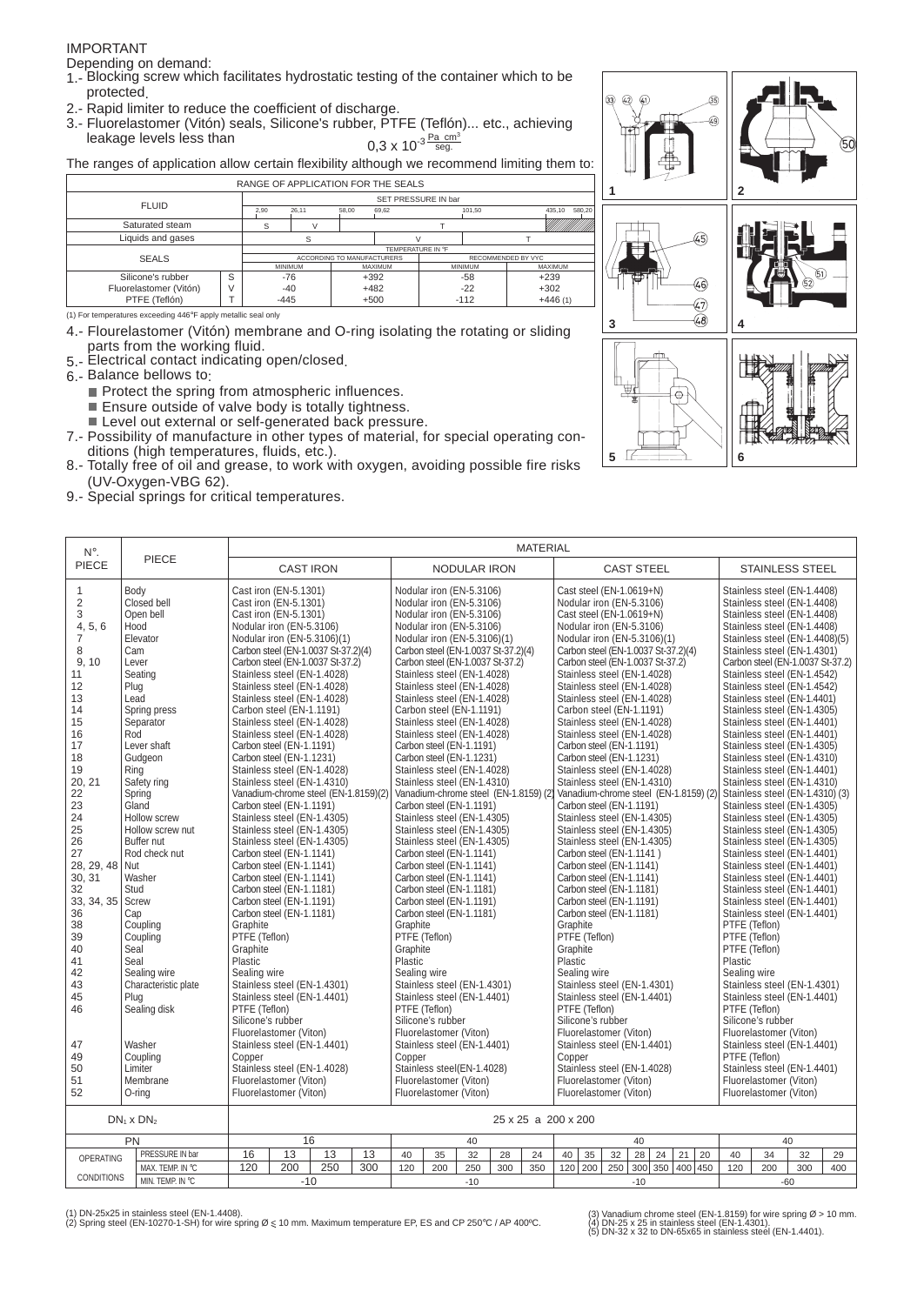



#### T  $Q_0$   $Q_5$ 6 ஓ்  $\begin{matrix} 29 \\ 30 \end{matrix}$  $\frac{1}{4}$  $\circledcirc \circledcirc \circledcirc$  $\frac{1}{20}$  $\overline{6}$ Š  $\circledS$  $\frac{1}{2}$ Œ  $\odot$ O © А  $\check{\overset{\circ}{\oplus}}$ Ω  $\widehat{a}$ š **ES**



#### **Normal safety valve with spring loading (AN) model 494 - AP and CP. 1. Disassembly and assembly.**

1.1 Disassembly.

To replace the spring (22) or clean any of the internal components of the valve, proceed in the following manner: A - Withdraw the clip (18), using a punching tool, until the lever (10) comes free. 

B - Loosen the screws (34) and take the cap (6) off.

C - Holding the spindle (16) steady, loosen the hollow screw nut (25) and the holow screw (24) until you note a realasing of the spring (22).

D - Mark on the spindle (16) the position of the spindle lock-nut (27) and the adjusting nut (26). Loosen them and remove them.

E - Unscrew the nuts (29) and remove them, together with the studs (32) and their washers (30). 

 $F -$  Lift the cover (3) or (2) and you will have access to all of the components.

1.2 Assembly.<br>A - Place

Place the safety-ring (20) on the spindle (16) and press it against the gasket (12). B - In the spindle channel (16) connect the ring (19) and fix it to the security-ring (21). IIntroduce the elevator (7) into the upper part of the spindle (16) and press this against the previously described pieces. 

C - Enter the guide (13), the separator (15), the spring-press (14), the spring (22), the spring-press (14) through the upper part of the spindle (16) and press this against the previously descrobed pieces. 

D - Replace the assembly (38) and the cover (3) or (2).

E - Place the washers (30) on the studs (32) and make up the nuts (29) diagonally, checking the correct alignment of the cover (3) or (2).

F - Adjust the firing pressure with the hollow screw (24) and fix the adjustment position with the hollow screw nut (25).

G - Turn the spindle lock-nut (27) and the adjusting nut (26) to the position mrked (see 1.1.D) and make up against each other.

H - Introduce the cap (6) and tighten the screws (34).

I - Place the lever  $(10)$  and fix it with the fastener  $(18)$ . **2. Adjusting the firing pressure.**

A - Proceed according to points 1.1.A, 1.1.B, 1.1.C.

B - Proceed according to points 1.2.F, 1.2.H, 1.2.I.

#### **Normal safety valve with spring loading (AN) model 494 - EP. 1. Disassembly and assembly .**

1.1 Disassembly.

To replace the spring (22), or clean any of the internal components of the valve, proceed in the following manner: - Move the lever  $(9)$  in direction C as far as the constructive catcher.

B - Unscrew the cap (4) and remove.

C - Holding the spindle (16) steady, loosen the hollow screw nut (25) and the hollow screw (24) until you note a realeasing of the spring (22).

D - Mark on the spindle (16) the position of the spindle lock-nut (27) and the adjusting nut (26). Loosen them and remove them.

E - Unscrew the nuts (29) and remove them, together with the studs (32) and their washers (30). 

F - Lift the cover (2) and you will have access to all of the components.

1.2 Assembly.

A - Place the safety-ring (20) on the spindle (16) and press it against the gasket (12). 

B - In the spindle channel (16) connect the ring (19) and fix it to the security-ring (21). Introduce the elevator (7) into the upper part of the spindle (16) and press this against the previously described pieces. C - Enter the guide (13), the separator (15), the spring-press (14), the spring (22), the spring-press (14) through the upper part of the spindle (16) in a correlative manner.

D - Replace the assembly (38) and the cover (2).

E - Place the washers (30) on the studs (32) and make up the nuts (29) diagonally, checking the correct alignment of the cover (2).

F - Adjust the firing pressure with the hollow screw (24) and fix the adjustment position with the hollow screw nut (25).

G - Turn the spindle lock-nut (27) and the adjusting nut (26) to the position marked (see 1.1.D) and make up against each other.

H - Change the coupling (39) and lightly tighten the cap (4). Move the lever (9) towards position A as far as the constructive catcher. Definitively tighten the cap (4).

**2. Adjustig the firing pressure.**

A - Proceed according to points 1.1.A, 1.1.B, 1.1.C.

B - Proceed according to points 1.2.F, 1.2.H.

## **Normal safety valve with spring loading (AN) model 494 - ES.**

**1. Disassembly and assembly.** 1.1 Disassembly.

To replace the spring (22), or clean any of the internal components of the valve, proceded in the following manner: 

A - Unscrew the cap (5) and remove.

B - Holding the spindle (16) steady, loosen the hollow screw nut (25) and the hollow screw (24) until you note a realeasing of the spring (22).

C - Unscrew the nuts (29) and remove them, together with the studs (32) and their washers (30). 

F - Lift the cover (2) and you will have access to all of the components.

1.2 Assembly.

A - Place the safety-ring (20) on the spindle (16) and press it against the gasket (12). 

B - In the spindle channel (16) connect the ring (19) and fix it to the security-ring (21). 

Introduce the elevator (7) into the upper part of the spindle (16) and press this against the previously described pieces.

C - Enter the guide (13), the separator (15), the spring-press (14), the spring (22), the spring-press (14) through the upper part of the spindle (16) in a correlative manner.

D - Replace the washers (38) and the cover (2).

E - Place the washers (30) on the studs (32) and make up the nuts (29) diagonally, checking the correct alignment of the cover (2).

F - Adjust the firing pressure with the hollow screw (24) and fix the adjustment position with the hollow screw nut (25).

G - Change the coupling (39) and tighten the cap (5).

**2. Adjusting the firing pressure.**

- A Proceed according to points 1.1.A, 1.1.B.
- B Proceed according to points 1.2.F, 1.2.G.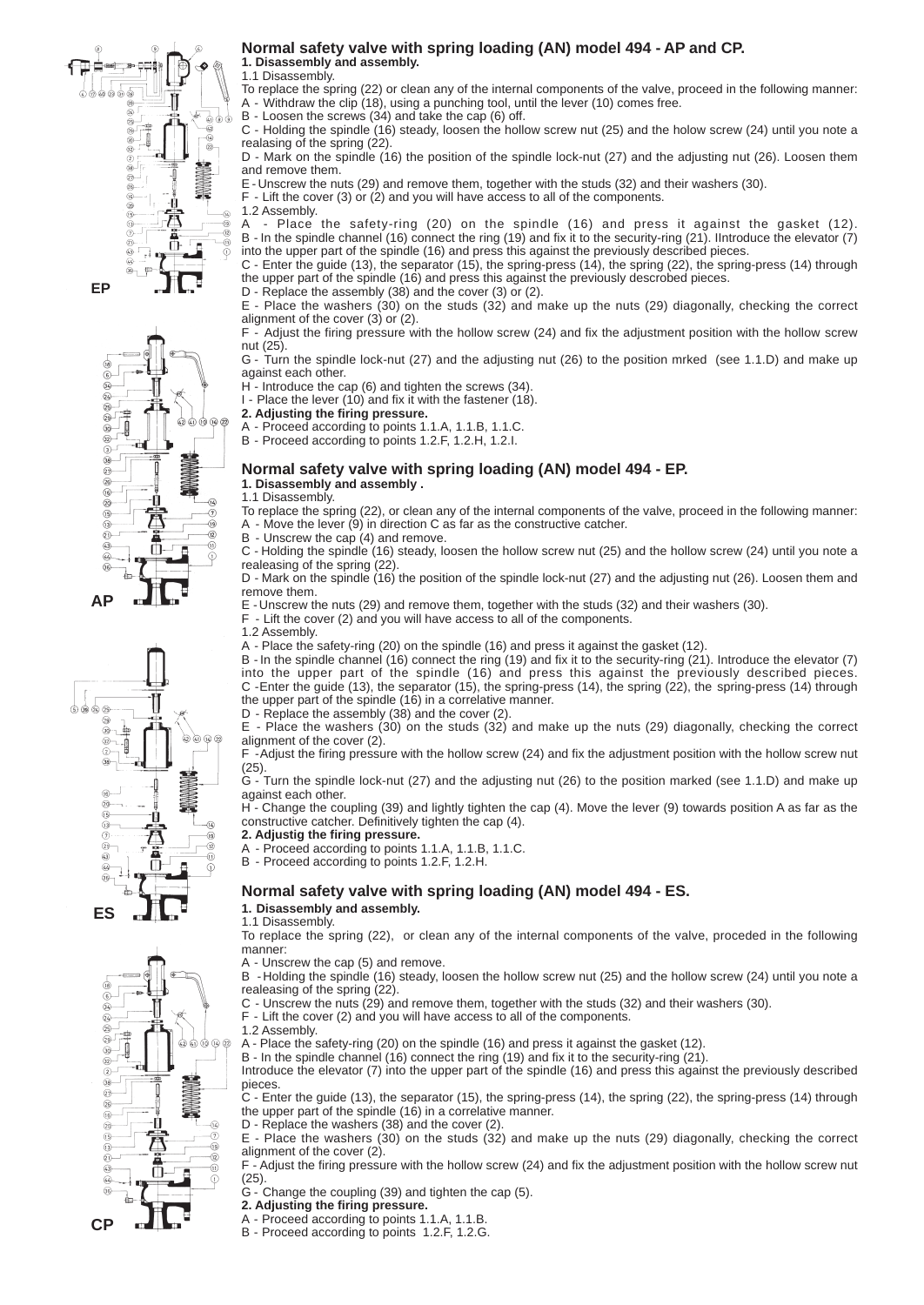|                |                                  | $DN_1 \times DN_2$                 |               | 25 x 25                                                                |       |       |       | 32 x 32               |         |             | 40 x 40               |       |       |             |                | 50 x 50  |       |      |       | 65 x 65                                   |       |      |       | 80 x 80                                                                                                                                   |       |      | 100 x 100    |                       |       |      | 125 x 125             |       |       |                                                |                       | 150 x 150   |       |                                                     |                       | 200 x 200                  |       |                                                                                   |
|----------------|----------------------------------|------------------------------------|---------------|------------------------------------------------------------------------|-------|-------|-------|-----------------------|---------|-------------|-----------------------|-------|-------|-------------|----------------|----------|-------|------|-------|-------------------------------------------|-------|------|-------|-------------------------------------------------------------------------------------------------------------------------------------------|-------|------|--------------|-----------------------|-------|------|-----------------------|-------|-------|------------------------------------------------|-----------------------|-------------|-------|-----------------------------------------------------|-----------------------|----------------------------|-------|-----------------------------------------------------------------------------------|
|                |                                  | do                                 |               | 16                                                                     |       |       |       | 20                    |         |             | 25                    |       |       |             | 32             |          |       |      |       | 40                                        |       |      |       | 50                                                                                                                                        |       |      |              | 63                    |       |      | 77                    |       |       |                                                |                       | 93          |       |                                                     |                       | 110                        |       |                                                                                   |
|                |                                  | Ao = $\frac{\pi \cdot d0^2}{4}$    |               | 201                                                                    |       |       |       | 314                   |         |             | 491                   |       |       |             | 804            |          |       |      |       | 1257                                      |       |      |       | 1964                                                                                                                                      |       |      |              | 3117                  |       |      | 4657                  |       |       |                                                | 6793                  |             |       |                                                     |                       | 9503                       |       |                                                                                   |
|                |                                  | H                                  |               | 350                                                                    |       |       |       | 390                   |         |             | 420                   |       |       |             | 495            |          |       |      |       | 550                                       |       |      |       | 655                                                                                                                                       |       |      |              | 705                   |       |      | 810                   |       |       |                                                | 850                   |             |       |                                                     |                       | 990                        |       |                                                                                   |
|                |                                  | h <sup>1</sup>                     |               | 112                                                                    |       |       |       | 129                   |         |             | 129                   |       |       |             | 148            |          |       |      |       | 148                                       |       |      |       | 191                                                                                                                                       |       |      |              | 191                   |       |      | 191                   |       |       |                                                | 191                   |             |       |                                                     |                       | 223                        |       |                                                                                   |
|                |                                  | $L_1$                              |               | 100                                                                    |       |       |       | 105                   |         |             | 115                   |       |       |             | 125            |          |       |      |       | 145                                       |       |      |       | 155                                                                                                                                       |       |      |              | 175                   |       |      | 200                   |       |       |                                                | 225                   |             |       |                                                     |                       | 225                        |       |                                                                                   |
|                |                                  | L <sub>2</sub>                     |               | 100                                                                    |       |       |       | 105                   |         |             | 115                   |       |       |             | 125            |          |       |      |       | 145                                       |       |      |       | 155                                                                                                                                       |       |      |              | 175                   |       |      | 200                   |       |       |                                                | 225                   |             |       |                                                     |                       | 250                        |       |                                                                                   |
|                |                                  | R                                  |               | 1/4"                                                                   |       |       |       | 1/4"                  |         |             | 1/4"                  |       |       |             | 1/4"           |          |       |      |       | 3/8"                                      |       |      |       | 3/8"                                                                                                                                      |       |      | 3/8"         |                       |       |      | $1/2$ "               |       |       |                                                | $1/2$ "               |             |       |                                                     |                       | 1/2"                       |       | From DN-200x200 PN-10.<br>DN-200x200 PN-10.<br>DN-200x200 PN-25.                  |
|                |                                  |                                    |               | Whitworth gas-tight cylindrical female thread ISO 228/1 1978 (DIN-259) |       |       |       |                       |         |             |                       |       |       |             |                |          |       |      |       |                                           |       |      |       |                                                                                                                                           |       |      |              |                       |       |      |                       |       |       |                                                |                       |             |       |                                                     |                       |                            |       |                                                                                   |
|                | $\widehat{\boldsymbol{\omega}}$  | $D_1$                              |               | 115                                                                    |       |       |       | 140                   |         |             | 150                   |       |       |             | 165            |          |       |      |       | 185                                       |       |      |       | 200                                                                                                                                       |       |      |              | 220                   |       |      | 250                   |       |       |                                                | 285                   |             |       |                                                     |                       | 340                        |       |                                                                                   |
|                | PN-10/16 EN-1092-2               | $K_{1}$                            |               | 85                                                                     |       |       |       | 100                   |         |             | 110                   |       |       |             | 125            |          |       |      |       | 145                                       |       |      |       | 160                                                                                                                                       |       |      |              | 180                   |       |      | 210                   |       |       |                                                | 240                   |             |       |                                                     |                       | 295                        |       |                                                                                   |
|                |                                  | $I_{1}$                            |               | 14                                                                     |       |       |       | 19                    |         |             | 19                    |       |       |             | 19             |          |       |      |       | 19                                        |       |      |       | 19                                                                                                                                        |       |      |              | 19                    |       |      | 19                    |       |       |                                                |                       | 23          |       |                                                     |                       | 23                         |       |                                                                                   |
|                |                                  | b <sub>1</sub>                     |               | 16                                                                     |       |       |       | 18                    |         |             | 18                    |       |       |             | 20             |          |       |      |       | 20                                        |       |      |       | 22                                                                                                                                        |       |      |              | 24                    |       |      | 26                    |       |       |                                                |                       | 26          |       |                                                     |                       | 26                         |       |                                                                                   |
|                |                                  | <b>DRILLS N.º</b>                  |               | $\overline{4}$                                                         |       |       |       | $\overline{4}$        |         |             | $\overline{4}$        |       |       |             | $\overline{4}$ |          |       |      |       | $\overline{4}$                            |       |      |       | 8                                                                                                                                         |       |      |              | 8                     |       |      | 8                     |       |       |                                                |                       | 8           |       |                                                     |                       | 8                          |       | <u> Ego</u>                                                                       |
| INTAKE FLANGE  | $\widehat{\circ}$                | $D_1$                              |               | 115                                                                    |       |       |       | 140                   |         |             | 150                   |       |       |             | 165            |          |       |      |       | 185                                       |       |      |       | 200                                                                                                                                       |       |      |              | 235                   |       |      | 270                   |       |       |                                                | 300                   |             |       |                                                     |                       | 360                        |       |                                                                                   |
|                | EN-1092-2<br>EN-1092-1           | $K_1$                              |               | 85                                                                     |       |       |       | 100                   |         |             | 110                   |       |       |             | 125            |          |       |      |       | 145                                       |       |      |       | 160                                                                                                                                       |       |      |              | 190                   |       |      | 220                   |       |       |                                                | 250                   |             |       |                                                     |                       | 310                        |       |                                                                                   |
|                |                                  | I <sub>4</sub>                     |               | 14                                                                     |       |       |       | $19(18)$ <sup>*</sup> |         |             | $19(18)^{*}$          |       |       |             | 19(18)         |          |       |      |       | $19(18)^{*}$                              |       |      |       | 19(18)                                                                                                                                    |       |      | $23(22)^{4}$ |                       |       |      | 28(26)                |       |       |                                                | 28(26)                |             |       |                                                     | 28(26)                |                            |       |                                                                                   |
|                | PN-25/40                         | b <sub>1</sub>                     |               | $18(16)$ <sup>*</sup>                                                  |       |       |       | 18                    |         |             | $18(20)$ <sup>•</sup> |       |       |             | 20             |          |       |      |       | 22                                        |       |      |       | 24                                                                                                                                        |       |      |              | 24                    |       |      | 26                    |       |       |                                                |                       | 28          |       |                                                     |                       | 30                         |       |                                                                                   |
|                |                                  | <b>DRILLS N.º</b>                  |               | $\overline{4}$                                                         |       |       |       | $\overline{4}$        |         |             | $\overline{4}$        |       |       |             | $\overline{4}$ |          |       |      |       | $\boldsymbol{8}$                          |       |      |       | 8                                                                                                                                         |       |      |              | 8                     |       |      | 8                     |       |       |                                                |                       | 8           |       |                                                     |                       | 12                         |       |                                                                                   |
|                |                                  | $D_2$                              |               | 115                                                                    |       |       |       | 140                   |         |             | 150                   |       |       |             | 165            |          |       |      |       | 185                                       |       |      |       | 200                                                                                                                                       |       |      |              | 220                   |       |      | 250                   |       |       |                                                |                       | 285         |       |                                                     |                       | 340                        |       |                                                                                   |
|                | $EN-1092-2$ (1)<br>EN-1092-1 (1) | $K_{2}$                            |               | 85                                                                     |       |       |       | 100                   |         |             | 110                   |       |       |             | 125            |          |       |      |       | 145                                       |       |      |       | 160                                                                                                                                       |       |      |              | 180                   |       |      | 210                   |       |       |                                                | 240                   |             |       |                                                     |                       | 295                        |       |                                                                                   |
| ESCAPE FLANGE  |                                  | I <sub>2</sub>                     |               | 14                                                                     |       |       |       | $19(18)^{*}$          |         |             | $19(18)^*$            |       |       |             | 19(18)         |          |       |      |       | $19(18)$ <sup>*</sup>                     |       |      |       | 19(18)                                                                                                                                    |       |      |              | $19(18)$ <sup>*</sup> |       |      | $19(18)$ <sup>*</sup> |       |       |                                                | $23(22)$ <sup>*</sup> |             |       |                                                     |                       | 23(22)                     |       |                                                                                   |
|                | PN-10/16                         | b <sub>2</sub>                     |               | 16                                                                     |       |       |       | 18                    |         |             | 18                    |       |       |             | 20             |          |       |      |       | $20(18)^{*}$                              |       |      |       | $22(20)$ <sup>*</sup>                                                                                                                     |       |      | 24(22)°(20)  |                       |       |      | $26(22)$ <sup>*</sup> |       |       |                                                |                       | 26(24)°(22) |       |                                                     | $26(24)$ <sup>*</sup> |                            |       |                                                                                   |
|                |                                  | DRILLS N.º                         |               | $\overline{4}$                                                         |       |       |       |                       |         |             | $\overline{4}$        |       |       |             | $\overline{4}$ |          |       |      |       |                                           |       |      |       | 8                                                                                                                                         |       |      |              | 8                     |       |      | 8                     |       |       |                                                |                       | 8           |       |                                                     |                       | 8                          |       |                                                                                   |
|                |                                  | <b>MODEL</b>                       | AP<br>EP.     | <b>ES</b>                                                              | CP    |       | EP AP |                       | $ES$ CP | EP AP ES CP |                       |       |       | EP          |                | AP ES CP |       |      |       | EP AP ES CP                               |       |      |       | EP AP ES CP EP AP ES CP EP AP ES                                                                                                          |       |      |              |                       |       |      |                       |       |       | $ {\rm CP} $ EP $ {\rm AP} {\rm ES} {\rm CP} $ |                       |             |       | EP                                                  | AP                    | $ \mathsf{ES} \mathsf{CF}$ |       |                                                                                   |
|                |                                  | <b>CAST IRON</b>                   | 8,00<br>7,40  | 7,60                                                                   | 7,80  | 9,60  | 8,88  | 9,12                  | 9,38    |             |                       |       |       |             |                |          |       |      |       |                                           |       |      |       | 13,87 12,82 13,17 13,43 20,27 18,74 19,25 19,68 26,68 24,67 25,34 25,77 39,48 36,52 37,50 38,10 55,48 51,32 52,70 53,30 82,15 75,98 78,04 |       |      |              |                       |       |      |                       |       | 78,64 |                                                |                       |             |       | 94,50 88,64 92,80 93,33 138,10 130,80 135,10 136,3  |                       |                            |       |                                                                                   |
| WEIGHT IN Kgs. |                                  | NODULAR IRON                       | 8,73<br>8,07  | 8,29                                                                   | 8,49  | 10,47 | 9,68  | 9,94                  | 10,20   |             |                       |       |       |             |                |          |       |      |       |                                           |       |      |       | 15,13,19,13,99 14,37 14,63 22,11 20,45 21,00 21,43 29,11 26,92 27,65 28,08 43,08 39,84 40,92 41,52 60,54 55,99 57,51 58,11 89,64 82,91    |       |      |              |                       |       |      |                       | 85,15 | 85,75 |                                                |                       |             |       | 97,00 91,16 95,39 95,84 173,48 136,25 140,43 141,80 |                       |                            |       |                                                                                   |
|                |                                  | CAST STEEL<br>STAINLESS STEEL      | 8,50<br>7,86  | 8,07                                                                   | 8,27  | 10,60 | 9,80  | 10,07                 | 10.33   | 14,87 13,75 |                       | 14,12 |       | 14,38 21,27 |                |          |       |      |       | 19,67 20,20 20,63 28,68 26,52 27,24 27,67 |       |      |       | 41,48 38,36 39,40 40,00 58,48 54,09 55,55 56,15 87,15 80,61                                                                               |       |      |              |                       |       |      |                       | 82,79 |       |                                                |                       |             |       | 83,39 104,38 97,86 102,65 103,10 152,10 144,48      |                       | 149,30 180,65              |       |                                                                                   |
|                |                                  | <b>CAST IRON</b>                   | 5106<br>51061 | 51062                                                                  | 51063 | 5146  | 51461 | 51462                 | 51463   | 5126        | 51261                 | 51262 | 51263 | 5206        | 52061          | 52062    | 52063 | 5226 | 52261 | 52262                                     | 52263 | 5306 | 53061 | 53062                                                                                                                                     | 53063 | 5406 | 54061        | 54062                 | 54063 | 5506 | 55061                 | 55062 | 55063 | 5606                                           | 56061                 | 56062       | 56063 | 5806                                                | 58061                 | 58062                      | 58063 |                                                                                   |
|                |                                  | 2002-494                           |               |                                                                        |       |       |       |                       |         |             |                       |       |       |             |                |          |       |      |       |                                           |       |      |       |                                                                                                                                           |       |      |              |                       |       |      |                       |       |       |                                                |                       |             |       |                                                     |                       |                            |       |                                                                                   |
|                |                                  | <b>NODULAR IRON</b><br>2002-494    | 8106<br>81061 | 81062                                                                  | 81063 | 8146  | 81461 | 81462                 | 81463   | 8126        | 81261                 | 81262 | 81263 | 8206        | 82061          | 82062    | 82063 | 8226 | 82261 | 82262                                     | 82263 | 8306 | 83061 | 83062                                                                                                                                     | 83063 | 8406 | 84061        | 84062                 | 84063 | 8506 | 85061                 | 85062 | 85063 | 8606                                           | 86061                 | 86062       | 86063 | 8806                                                | 88061                 | 88062                      | 88063 |                                                                                   |
| CODE           |                                  |                                    |               |                                                                        |       |       |       |                       |         |             |                       |       |       |             |                |          |       |      |       |                                           |       |      |       |                                                                                                                                           |       |      |              |                       |       |      |                       |       |       |                                                |                       |             |       |                                                     |                       |                            |       |                                                                                   |
|                |                                  | <b>CAST STEEL</b><br>2002-494      | 8104<br>81041 | 81042                                                                  | 81043 | 8144  | 81441 | 81442                 | 81443   | 8124        | 81241                 | 81242 | 81243 | 8204        | 82041          | 82042    | 82043 | 8224 | 82241 | 82242                                     | 82243 | 8304 | 83041 | 83042                                                                                                                                     | 83043 | 8404 | 84041        | 84042                 | 84043 | 8504 | 85041                 | 85042 | 85043 | 8604                                           | 86041                 | 86042       | 86043 | 8804                                                | 88041                 | 88042                      | 88043 |                                                                                   |
|                |                                  |                                    |               |                                                                        |       |       |       |                       |         |             |                       |       |       |             |                |          |       |      |       |                                           |       |      |       |                                                                                                                                           |       |      |              |                       |       |      |                       |       |       |                                                |                       |             |       |                                                     |                       |                            |       |                                                                                   |
|                |                                  | <b>STAINLESS STEEL</b><br>2002-494 | 8102<br>81021 | 81022                                                                  | 81023 | 8142  | 81421 | 81422                 | 81423   | 8122        | 81221                 | 81222 | 81223 | 8202        | 82021          | 82022    | 82023 | 8222 | 82221 | 82222                                     | 82223 | 8302 | 83021 | 83022                                                                                                                                     | 83023 | 8402 | 84021        | 84022                 | 84023 | 8402 | 84021                 | 84022 | 84023 | 8602                                           | 86021                 | 86022       | 86023 | 8802                                                | 88021                 | 88022                      | 88023 | * Cast steel (EN-1.0619) and Stainless (EN-1.4408)<br>• Nodular Iron (EN-JS1030). |
|                |                                  |                                    |               |                                                                        |       |       |       |                       |         |             |                       |       |       |             |                |          |       |      |       |                                           |       |      |       |                                                                                                                                           |       |      |              |                       |       |      |                       |       |       |                                                |                       |             |       |                                                     |                       |                            |       |                                                                                   |









|                                 |                               | RECOMMENDED RANGES OF APPLICATION |    |            |    |            |
|---------------------------------|-------------------------------|-----------------------------------|----|------------|----|------------|
|                                 |                               | <b>MODEL</b>                      | EР | $AP_{(1)}$ | ES | $CP_{(1)}$ |
|                                 |                               | SATURATED STEAM                   | T  | T          |    | T          |
|                                 | <b>FLUID</b>                  | <b>GASES</b>                      | T  |            | Т  |            |
|                                 |                               | <b>LIQUIDS</b>                    | T  |            | T  |            |
|                                 | <b>INTERNAL</b>               | SATURATED STEAM<br>GASES          |    |            | 15 |            |
| BACK                            | <b>OR</b><br><b>GENERATED</b> | LIQUIDS                           |    |            |    |            |
| PRESSURE IN %<br>F SET PRESSURE | <b>EXTERNAL</b><br>VARIABLE   | SATURATED STEAM<br>GASES          |    |            |    |            |
| PERMISSIBLE                     | (1)                           | <b>LIQUIDS</b>                    |    |            |    |            |
| $\overline{0}$                  | <b>EXTERNAL</b>               | SATURATED STEAM<br>GASES          |    |            | 50 |            |
|                                 | <b>CONSTANT</b><br>(1)(2)(3)  | <b>LIQUIDS</b>                    |    |            | 90 |            |
|                                 | %                             | SATURATED STEAM<br><b>GASES</b>   |    |            | 10 |            |
|                                 | <b>OVERPRESSURE</b>           | <b>LIQUIDS</b>                    |    |            | 25 |            |

|                                  |                 | OPEN AND CLOSED PRESSURES IN % OF SET PRESSURE |                         |
|----------------------------------|-----------------|------------------------------------------------|-------------------------|
| <b>FLUID</b>                     | PRESSURE IN bar | <b>OPENING PRESSURE</b>                        | <b>CLOSING PRESSURE</b> |
| <b>SATURATED</b><br><b>STEAM</b> | $\leq$ 3        | $+10%$                                         | $-0.3bar$               |
| <b>GASES</b>                     | > 3             | $+10%$                                         | $-10%$                  |
|                                  | $\leq$ 3        | $+10%$                                         | $-0.6bar$               |
| <b>LIQUIDS</b>                   | > 3             | $+10%$                                         | $-20%$                  |

If external backpressure exists, the AP and CP model (1) If external back<br>cannot be used.

With external constant backpressure, the spring is adjusted deducting the backpressure from the set pressure. (2)

If the set pressure < 3 bar we must consider the total atmospheric pressure (1bar) as external constant backpressure being freely released. (3)

If pa > 0,25p, we must limit plug speed with the consequent reduction of the αd coefficient of discharge. With the new reduced coefficient we determine the do, in order to remove the necessary volume. 

pa = Backpressure permitted [bar] absolute.

- $p =$ Set pressure [bar] absolute.
- αd = Coefficient of discharge.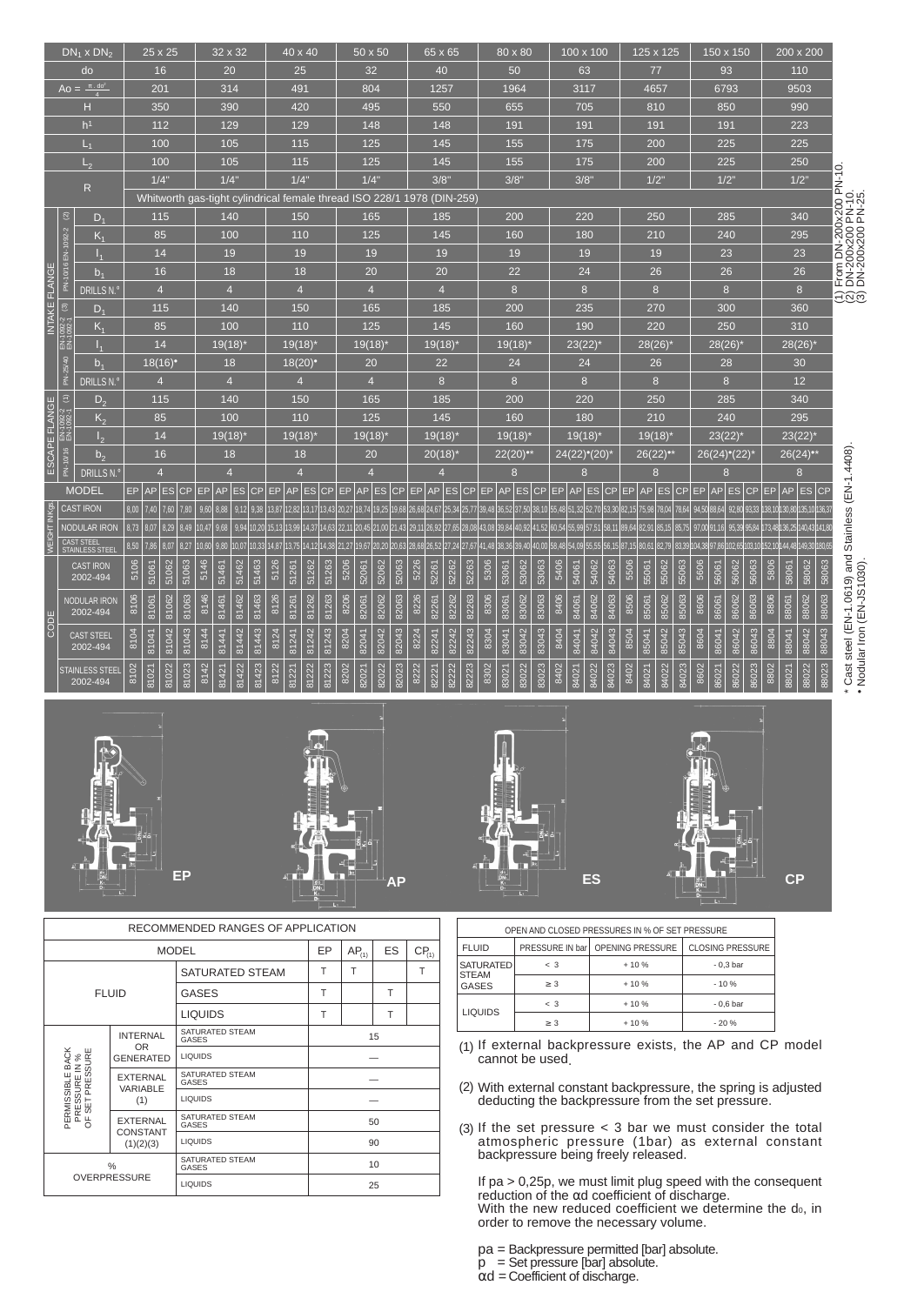## **SET PRESSURES AND REGULATING RANGES**

|                   | $DN_1$ x $DN_2$            |                                            | $25 \times 25$ |                | $32 \times 32$ 40 x 40 50 x 50 |                | 65 x 65        | 80 x 80        | $100 \times 100$ | 125 x 125      | 150 x 150 | 200x200 |
|-------------------|----------------------------|--------------------------------------------|----------------|----------------|--------------------------------|----------------|----------------|----------------|------------------|----------------|-----------|---------|
|                   | <b>MAXIMUM</b>             | <b>PN-16</b>                               | 16             | 16             | 16                             | 16             | 16             | 16             | 16               | 16             | 12,5      | 10      |
|                   | (LIQUIDS<br>AND GASES      | <b>PN-40</b>                               | 40             | 40             | 40                             | 32             | 32             | 32             | 25               | 20             | 12,5      | 10      |
|                   | <b>MAXIMUM</b>             | <b>PN-16</b>                               | 13             | 13             | 13                             | 13             | 13             | 13             | 13               | 13             | 12,5      | 10      |
| PRESSURES IN bar  | <b>SATURATED</b><br>STEAM) | <b>PN-40</b>                               | 32             | 32             | 30                             | 24             | 22             | 24             | 20               | 18             | 12,5      | 10      |
| t.                |                            | <b>STEAM</b><br><b>AND</b><br><b>GASES</b> | 0,5            | 0,5            | 0,5                            | 0,5            | 0,5            | 0,5            | 0,5              | 0,5            | 0,5       | 0,5     |
| $\sigma$          | <b>MINIMUM</b>             | <b>LIQUIDS</b>                             | 0,2            | 0,2            | 0,2                            | 0,2            | 0,2            | 0,2            | 0,2              | 0,2            | 0,2       | 0,2     |
|                   | 0,20a0,68                  | <b>CODE</b>                                | 56210<br>56390 | 56226<br>56406 | 56242<br>56422                 | 56258<br>56438 | 56273<br>56453 | 56288<br>56468 | 56303<br>56483   | 56317<br>56497 | 56500     | 56511   |
|                   | $0.66$ a $1.00$            | <b>CODE</b>                                | 56211<br>56391 | 56227<br>56407 | 56243<br>56423                 | 56259<br>56439 | 56274<br>56454 | 56289<br>56469 | 56304<br>56484   | 56318          | 56501     | 56512   |
|                   | $0.95$ a $1.40$            | <b>CODE</b>                                | 56212<br>56392 | 56228<br>56408 | 56244<br>56424                 | 56260<br>56440 | 56275<br>56455 | 56290<br>56470 | 56305<br>56485   | 56319          | 56502     | 56513   |
|                   | 1,30 a 1,90                | <b>CODE</b>                                | 56213<br>56393 | 56229<br>56409 | 56245<br>56425                 | 56261<br>56441 | 56276<br>56456 | 56291<br>56471 | 56306<br>56486   | 56320          | 56503     | 56514   |
|                   | $1,80$ a $2,60$            | <b>CODE</b>                                | 56214<br>56394 | 56230<br>56410 | 56246<br>56426                 | 56262<br>56442 | 56277<br>56457 | 56292<br>56472 | 56307            | 56321          | 56504     | 56515   |
|                   | 2,50 a 3,60                | <b>CODE</b>                                | 56215<br>56395 | 56231<br>56411 | 56247<br>56427                 | 56263<br>56443 | 56278<br>56458 | 56293<br>56473 | 56308            | 56322          | 56505     | 56516   |
| RANGE IN bar      | $3,50a$ 5,00               | <b>CODE</b>                                | 56216<br>56396 | 56232<br>56412 | 56248<br>56428                 | 56264<br>56444 | 56279<br>56459 | 56294          | 56309            | 56323          | 56506     | 56517   |
| <b>REGULATING</b> | 4,80 a 6,30                | <b>CODE</b>                                | 56217<br>56397 | 56233<br>56413 | 56249<br>56429                 | 56265<br>56445 | 56280<br>56460 | 56295          | 56310            | 56324          | 56507     | 56518   |
|                   | 6,00a8,00                  | <b>CODE</b>                                | 56218<br>56398 | 56234<br>56414 | 56250<br>56430                 | 56266<br>56446 | 56281<br>56461 | 56296          | 56311            | 56325          | 56508     | 56519   |
| SPRING            | 7,50 a 10,00               | <b>CODE</b>                                | 56219<br>56399 | 56235<br>56415 | 56251<br>56431                 | 56267<br>56447 | 56282<br>56462 | 56297          | 56312            | 56326          | 56509     | 56520   |
|                   | 9,50 a 12,50               | <b>CODE</b>                                | 56220<br>56400 | 56236<br>56416 | 56252<br>56432                 | 56268<br>56448 | 56283          | 56298          | 56313            | 56327          | 56510     |         |
|                   | 12,00 a 16,00              | <b>CODE</b>                                | 56221<br>56401 | 56237<br>56417 | 56253<br>56433                 | 56269<br>56449 | 56284          | 56299          | 56314            | 56328          |           |         |
|                   | 15,00 a 20,00              | <b>CODE</b>                                | 56222<br>56402 | 56238<br>56418 | 56254<br>56434                 | 56270          | 56285          | 56300          | 56315            | 56329          |           |         |
|                   | 18,00 a 25,00              | <b>CODE</b>                                | 56223<br>56403 | 56239<br>56419 | 56255<br>56435                 | 56271          | 56286          | 56301          | 56316            |                |           |         |
|                   | 23,00 a 32,00              | <b>CODE</b>                                | 56224<br>56404 | 56240<br>56420 | 56256<br>56436                 | 56272          | 56287          | 56302          |                  |                |           |         |
|                   | 30,00 a 40,00              | <b>CODE</b>                                | 56225<br>56405 | 56241<br>56421 | 56257<br>56437                 |                |                |                |                  |                |           |         |

Spring steel (EN-10270-1-SH). Maximum temperature for EP, ES and CP models 250ºC / 400ºC.

Vanadium-chrome steel (EN-1.8159).

Stainless steel (EN-1.4310).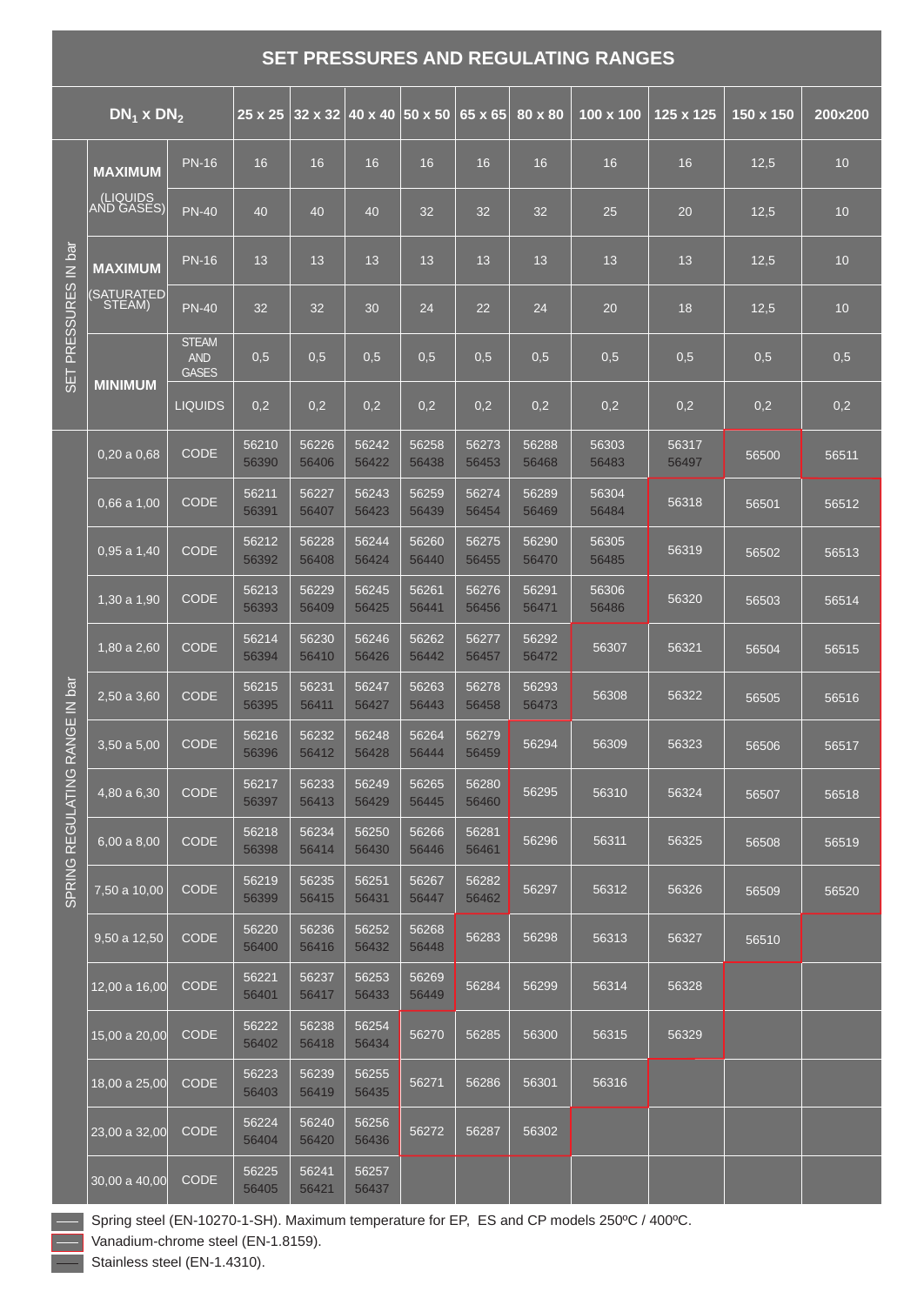|                                |                                        |         | <b>COEFFICIENT OF DISCHARGE</b> |                |         |         |         |                                    |       |       |       |
|--------------------------------|----------------------------------------|---------|---------------------------------|----------------|---------|---------|---------|------------------------------------|-------|-------|-------|
| $DN_1 \times DN_2$             |                                        | 25 x 25 | 32 x 32                         | $40 \times 40$ | 50 x 50 | 65 x 65 | 80 x 80 | 100 x 100 125x 125 150x150 200x200 |       |       |       |
| do                             |                                        | 16      | 20                              | 25             | 32      | 40      | 50      | 63                                 | 77    | 93    | 110   |
| $\mathsf{h}$                   |                                        | 2,00    | 2,00                            | 2,50           | 3,50    | 4,00    | 5,00    | 6,50                               | 8,00  | 9,50  | 11,00 |
| $h$ /do                        |                                        | 0,12    | 0,10                            | 0,10           | 0,10    | 0,10    | 0, 10   | 0, 10                              | 0, 10 | 0, 10 | 0,10  |
| <b>COEFFICIENT</b><br>OF       | <b>SATURATED STEAM</b><br><b>GASES</b> |         |                                 |                |         | 0,25    |         |                                    |       |       |       |
| <b>DISCHARGE</b><br>$\alpha$ d | <b>LIQUIDS</b>                         |         |                                 |                |         | 0,25    |         |                                    |       |       |       |



| 1,28 |  |               |  | Overpressure factors |  |                                                                             |  |  |     |                 |  |  |                    |  |              |  |
|------|--|---------------|--|----------------------|--|-----------------------------------------------------------------------------|--|--|-----|-----------------|--|--|--------------------|--|--------------|--|
| 1,26 |  |               |  |                      |  | Multiply the discharge capacity ob-<br>tained from the tables, by the       |  |  |     |                 |  |  |                    |  |              |  |
| 1,24 |  |               |  |                      |  |                                                                             |  |  |     |                 |  |  |                    |  |              |  |
| 1,22 |  | overpressure. |  |                      |  | correction factor, in order to obtain<br>the discharge capacity at required |  |  |     |                 |  |  |                    |  |              |  |
| 1,20 |  |               |  |                      |  |                                                                             |  |  |     |                 |  |  |                    |  |              |  |
| 1,18 |  |               |  |                      |  |                                                                             |  |  |     |                 |  |  |                    |  |              |  |
| 1,16 |  |               |  |                      |  |                                                                             |  |  | Air |                 |  |  |                    |  |              |  |
| 1,14 |  |               |  |                      |  |                                                                             |  |  |     | Saturated steam |  |  |                    |  |              |  |
| 1,12 |  |               |  |                      |  |                                                                             |  |  |     |                 |  |  | Water <sup>-</sup> |  |              |  |
| 1,10 |  |               |  |                      |  |                                                                             |  |  |     |                 |  |  |                    |  |              |  |
| 1,08 |  |               |  |                      |  |                                                                             |  |  |     |                 |  |  |                    |  |              |  |
| 1,06 |  |               |  |                      |  |                                                                             |  |  |     |                 |  |  |                    |  |              |  |
| 1,04 |  |               |  |                      |  |                                                                             |  |  |     |                 |  |  |                    |  |              |  |
| 1,02 |  |               |  |                      |  |                                                                             |  |  |     |                 |  |  |                    |  | % <b>A</b> P |  |
| 1,00 |  |               |  |                      |  |                                                                             |  |  |     |                 |  |  |                    |  |              |  |

Overpressure in %



Saturated steam Gases

|                      | <b>Ouoco</b> |      |      |      |  |      |      |      |                |
|----------------------|--------------|------|------|------|--|------|------|------|----------------|
| $_{0,30}$ $\alpha$ d |              |      |      |      |  |      |      |      |                |
|                      |              |      |      |      |  |      |      |      |                |
|                      |              |      |      |      |  |      |      |      |                |
|                      |              |      |      |      |  |      |      |      |                |
|                      |              |      |      |      |  |      |      |      |                |
|                      |              |      |      |      |  |      |      |      |                |
| 0,20                 |              |      |      |      |  |      |      |      | $\frac{pa}{p}$ |
|                      | 0,10         | 0,20 | 0,30 | 0,40 |  | 0,50 | 0,60 | 0,70 | 0,80           |



| $DN_1x DN_2$                      |     | 25 x 25 |       |      | 32 x 32 |       |
|-----------------------------------|-----|---------|-------|------|---------|-------|
| do                                |     | 16      |       |      | 20      |       |
| Ao= $\frac{\pi \cdot 10^{-2}}{4}$ |     | 201     |       |      | 314     |       |
| р<br>[bar]                        |     |         |       |      |         |       |
| <b>SET PRESSURE</b><br>IN bar     | ı   | П       | Ш     | Π    | Ш       | Ш     |
| 0.5                               | 43  | 49      | 1804  | 66   | 77      | 2829  |
| 1,0                               | 56  | 68      | 2551  | 87   | 107     | 4001  |
| 1,5                               | 69  | 86      | 3124  | 108  | 134     | 4900  |
| 2,0                               | 82  | 103     | 3607  | 128  | 160     | 5658  |
| 2,5                               | 95  | 120     | 4033  | 148  | 187     | 6326  |
| 3,0                               | 108 | 137     | 4418  | 169  | 214     | 6930  |
| 3,5                               | 121 | 154     | 4772  | 189  | 241     | 7485  |
| 4,0                               | 134 | 171     | 5102  | 209  | 267     | 8002  |
| 4,5                               | 147 | 188     | 5411  | 229  | 294     | 8487  |
| 5,0                               | 159 | 205     | 5704  | 249  | 321     | 8946  |
| 6,0                               | 185 | 239     | 6248  | 289  | 374     | 9800  |
| 7,0                               | 211 | 274     | 6749  | 329  | 428     | 10585 |
| 8,0                               | 236 | 308     | 7215  | 369  | 481     | 11316 |
| 9,0                               | 261 | 342     | 7652  | 408  | 535     | 12002 |
| 10,0                              | 287 | 376     | 8066  | 448  | 588     | 12652 |
| 12,0                              | 337 | 445     | 8836  | 527  | 695     | 13859 |
| 14,0                              | 388 | 513     | 9544  | 606  | 802     | 14969 |
| 16,0                              | 439 | 582     | 10203 | 685  | 909     | 16003 |
| 18,0                              | 489 | 650     | 10822 | 764  | 1016    | 16974 |
| 20,0                              | 539 | 718     | 11407 | 842  | 1123    | 17892 |
| 22,0                              | 590 | 787     | 11964 | 921  | 1230    | 18765 |
| 24,0                              | 640 | 855     | 12496 | 1000 | 1337    | 19600 |
| 26,0                              | 691 | 924     | 13006 | 1080 | 1444    | 20400 |
| 28,0                              | 742 | 992     | 13497 | 1160 | 1551    | 21170 |
| 30,0                              | 794 | 1060    | 13971 | 1240 | 1658    | 21913 |
| 32,0                              | 845 | 1129    | 14429 | 1320 | 1764    | 22632 |
| 34,0                              |     | 1197    | 14873 |      | 1871    | 23328 |
| 36,0                              |     | 1266    | 15305 |      | 1978    | 24005 |
| 38,0                              |     | 1334    | 15724 |      | 2085    | 24662 |
| 40,0                              |     | 1403    | 16132 |      | 2192    | 25303 |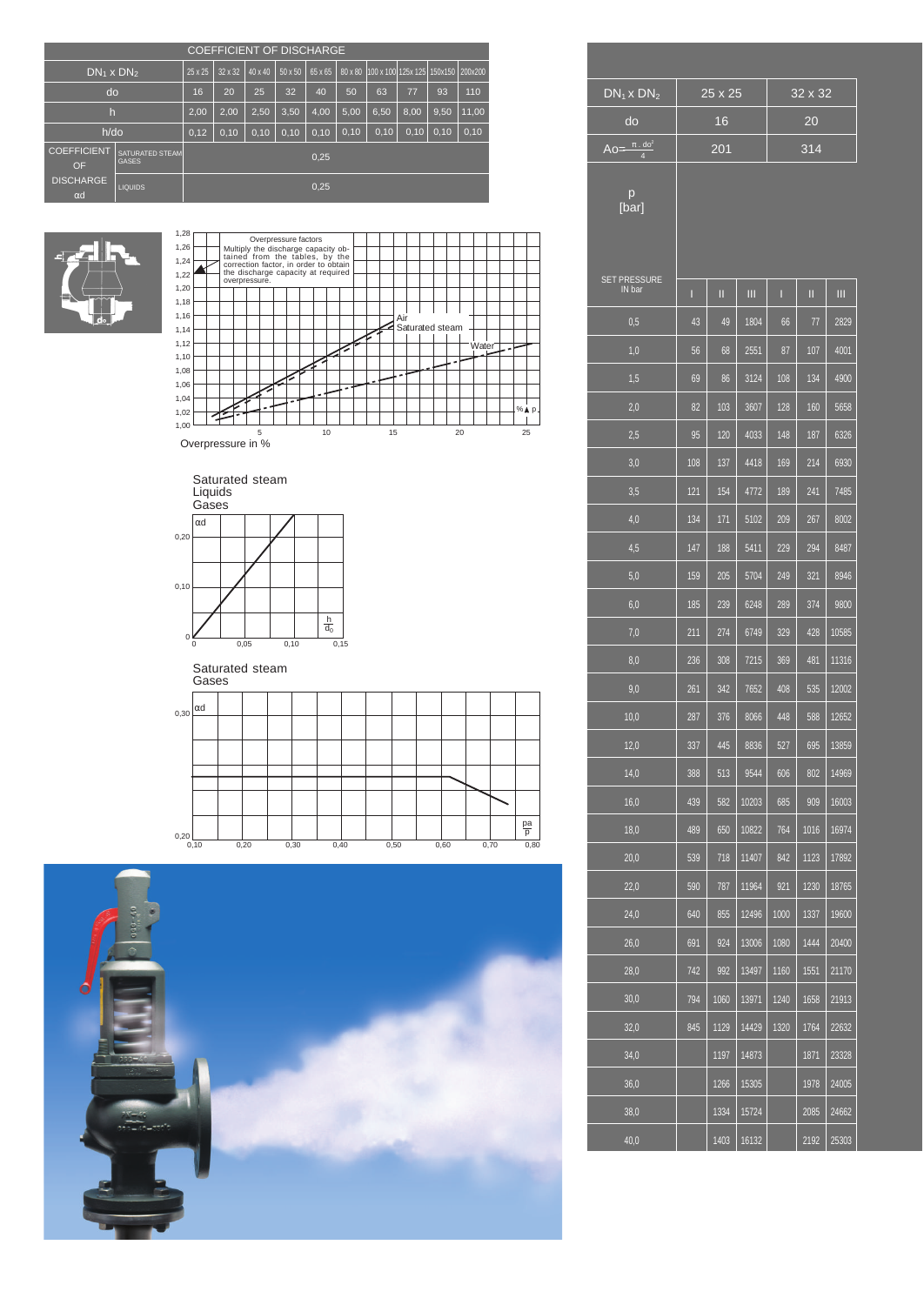## DISCHARGE CAPACITY

| $40 \times 40$ | $50 \times 50$ | 65 x 65 | 80 x 80 | 100 x 100 | 125 x 125 | 150 x 150 | 200 x 200 |
|----------------|----------------|---------|---------|-----------|-----------|-----------|-----------|
| 25             | 32             | 40      | 50      | 63        | 77        | 93        | 110       |
| 491            | 804            | 1257    | 1964    | 3117      | 4657      | 6793      | 9503      |

I -Saturated steam in Kg/h.

II - Air at  $0^{\circ}$ C and 1,013 bar in [Nm<sup>3</sup>/h.].

For other, not so dense liquids, other than water at 20°C apply:

 $V_A$  ó  $V_A = V_L$ 

L

 $V_L$  = Liquid flow.<br> $Q_A$  = Water density at a 20°C.

 $\mathcal{Q}_{\mathsf{L}}$  = Liquid density. (Q<sub>A</sub>=998 Kg/m<sup>3</sup>  $V_L = \bigvee_{i=1}^{k} \frac{k_A}{2}$ .  $V_A$  o  $V_A = V_L$ .  $\bigvee_{i=1}^{k} \frac{k_L}{2}$   $\bigvee_{i=1}^{k} \frac{k_L}{2}$   $\bigvee_{i=1}^{k} \frac{k_B}{2}$   $\bigvee_{i=1}^{k} \frac{k_B}{2}$   $\bigvee_{i=1}^{k} \frac{k_B}{2}$   $\bigvee_{i=1}^{k} \frac{k_B}{2}$   $\bigvee_{i=1}^{k} \frac{k_B}{2}$   $\bigvee_{i=1}^{k} \frac{k_B}{2}$   $\big$ 

| III - Water at 20°C in I/h |              |                |      |              |                |      |              |                |      |                | $Q^{\dagger}$    |      |       |                                                           | $Q_{\mathsf{A}}$ |       |        |       |       | $E_L = L$ iquid density. |       |       |              |
|----------------------------|--------------|----------------|------|--------------|----------------|------|--------------|----------------|------|----------------|------------------|------|-------|-----------------------------------------------------------|------------------|-------|--------|-------|-------|--------------------------|-------|-------|--------------|
|                            | Ш            | Ш              |      | Ш            | Ш              |      | Ш            | Ш              |      | Ш              | Ш                |      | Ш     | Ш                                                         |                  | Ш     | Ш      |       | Ш     | Ш                        |       | Ш     | Ш            |
| 104                        | 120          | 4424           | 170  | 196          | 7244           | 266  | 307          | 11325          | 416  | 480            | 17695            | 660  | 762   | 28082                                                     | 986              | 1138  | 41957  | 1438  | 2148  | 60957                    | 2012  | 3005  | 85617        |
| 136                        | 167          | 6256           | 223  | 274          | 10244          | 349  | 428          | 16016          | 545  | 669            | 25024            | 864  | 1062  | 39715                                                     | 1291             | 1586  | 59336  | 1884  | 2994  | 86206                    | 2635  | 4189  | 121080       |
| 168                        | 209          | 7662           | 275  | 342          | 12546          | 431  | 535          | 19615          | 673  | 836            | 30648            | 1068 | 1327  | 48640                                                     | 1596             | 1983  | 72672  | 2328  | 3743  | 105580                   | 3256  | 5236  | 148293       |
| 200                        | 251          | 8847           | 328  | 411          | 14487          | 513  | 642          | 22650          | 801  | 1003           | 35389            | 1271 | 1592  | 56165                                                     | 1899             | 2379  | 83914  | 2770  | 4492  | 121913                   | 3876  | 6283  | 171234       |
| 232                        | 293          | 9892           | 380  | 479          | 16197          | 594  | 749          | 25323          | 928  | 1171           | 39566            | 1473 | 1858  | 62794                                                     | 2200             | 2776  | 93819  | 3209  | 5240  | 136303                   | 4490  | 7331  | 191445       |
| 264                        | 334          | 10836          | 432  | 548          | 17743          | 675  | 856          | 27740          | 1055 | 1338           | 43343            | 1674 | 2123  | 68788                                                     | 2501             | 3172  | 102773 | 3648  | 5989  | 149313                   | 5104  | 8378  | 209717       |
| 295                        | 376          | 11704          | 483  | 616          | 19165          | 756  | 963          | 29963          | 1181 | 1505           | 46815            | 1874 | 2388  | 74299                                                     | 2800             | 3569  | 111008 | 4085  | 6737  | 161276                   | 5714  | 9425  | 226521       |
| 327                        | 418          | 12512          | 535  | 685          | 20488          | 836  | 1070         | 32032          | 1307 | 1672           | 50048            | 2074 | 2654  | 79429                                                     | 3098             | 3965  | 118672 | 4519  | 7486  | 172411                   | 6322  |       | 10472 242161 |
| 358                        | 460          | 13271          | 586  | 753          | 21731          | 917  | 1177         | 33975          | 1433 | 1839           | 53084            | 2274 | 2919  | 84247                                                     | 3397             | 4362  | 125871 | 4955  | 8234  | 182870                   | 6932  |       | 11519 256850 |
| 389                        | 502          | 13989          | 638  | 821          | 22906          | 997  | 1284         | 35812          | 1558 | 2007           | 55955            | 2473 | 3185  | 88805                                                     | 3694             | 4758  | 132680 | 5388  | 8983  | 192762                   | 7538  | 12567 | 270744       |
| 452                        | 585          | 15324          | 740  | 958          | 25093          | 1157 | 1498         | 39231          | 1808 | 2341           | 61296            | 2869 | 3715  | 97280                                                     | 4287             | 5551  | 145343 | 6253  |       | 10480 211160             | 8748  | 14661 | 296585       |
| 514                        | 669          | 16552          | 842  | 1095         | 27103          | 1317 | 1712         | 42374          | 2058 | 2676           | 66207            | 3266 | 4246  | 105075                                                    | 4879             | 6344  | 156989 | 7117  |       | 11977 228079             | 9956  | 16756 | 320349       |
| 577                        | 752          | 17695          | 944  | 1232         | 28974          | 1476 | 1926         | 45300          | 2306 | 3010           | 70778            | 3660 | 4777  | 112330                                                    | 5469             | 7137  | 167828 | 7977  |       | 13475 243826             | 11160 | 18850 | 342467       |
| 639                        | 836          | 18768          | 1046 | 1369         | 30732          | 1635 | 2140         | 48047          | 2555 | 3344           | 75072            | 4054 | 5308  | 119144                                                    | 6057             | 7930  | 178008 | 8836  | 14972 | 258617                   | 12361 | 20945 | 36324        |
| 700                        | 920          | 19783          | 1147 | 1506         | 32394          | 1793 | 2355         | 50646          | 2801 | 3679           | 79132            | 4446 | 5839  | 125589                                                    | 6643             | 8723  | 187637 | 9689  |       | 16469 272606             | 13555 | 23039 | 382890       |
| 824                        | 1087         | 21671          | 1350 | 1780         | 35486          | 2110 | 2783         | 55480          | 3297 | 4348           | 86685            | 5233 | 6900  | 137575                                                    | 7818             | 10309 | 205546 | 11404 | 19463 | 298625                   |       |       |              |
| 945                        | 1254         | 23408          | 1552 | 2054         | 38330          | 2426 | 3211         | 59926          | 3791 | 5017           | 93631            | 6016 | 7962  | 148598                                                    | 8988             | 11895 | 222016 |       |       |                          |       |       |              |
| 1068                       | 1421         | 25024          | 1754 | 2327         | 40976          | 2742 | 3639         | 64063          | 4285 | 5685           | 100096           | 6800 | 9023  | 158858                                                    | 10160            | 13481 | 237345 |       |       |                          |       |       |              |
| 1192                       | 1589         | 26542          | 1955 | 2601         | 43462          | 3057 | 4067         | 67949          | 4777 | 6354           | 106167           | 7581 | 10085 | 168495                                                    | 11327            | 15067 | 251742 |       |       |                          |       |       |              |
| 1315                       | 1756         | 27978          | 2157 | 2875         | 45813          | 3372 | 4495         | 71625          | 5269 | 7023           | 111910           | 8362 | 11146 | 177609                                                    |                  | 16653 | 265359 |       |       |                          |       |       |              |
| 1439                       | 1923         | 29343          | 2359 | 3149         | 48049          | 3688 | 4923         | 75121          | 5762 | 7692           | 117372           |      | 12208 | 186278                                                    |                  |       |        |       |       |                          |       |       |              |
| 1563                       | 2090         | 30648          | 2561 | 3423         | 50185          |      | 5351         | 78461          | 6256 | 8361           | 122591           |      | 13269 | 194561                                                    |                  |       |        |       |       |                          |       |       |              |
| 1688                       | 2257         | 31899          |      | 3697         | 52234          |      | 5779         | 81665          |      | 9030           | 127597           |      |       | 14331 202505                                              |                  |       |        |       |       |                          |       |       |              |
| 1813                       | 2425         | 33103          |      | 3970         | 54206          |      | 6207         | 84748          |      | 9699           | 132414           |      |       |                                                           |                  |       |        |       |       |                          |       |       |              |
| 1938                       | 2592<br>2759 | 34265<br>35389 |      | 4244<br>4518 | 56109<br>57949 |      | 6635<br>7064 | 87722<br>90599 |      | 10368<br>11036 | 137061<br>141556 |      |       |                                                           |                  |       |        |       |       |                          |       |       |              |
|                            | 2926         | 36478          |      |              |                |      |              |                |      |                |                  |      |       |                                                           |                  |       |        |       |       |                          |       |       |              |
|                            | 3094         | 37536          |      |              |                |      |              |                |      |                |                  |      |       |                                                           |                  |       |        |       |       |                          |       |       |              |
|                            | 3261         | 38564          |      |              |                |      |              |                |      |                |                  |      |       | Calculus according to ISO-4126-1:2004<br>"Safety valves". |                  |       |        |       |       |                          |       |       |              |
|                            | 3428         | 39566          |      |              |                |      |              |                |      |                |                  |      |       |                                                           |                  |       |        |       |       |                          |       |       |              |